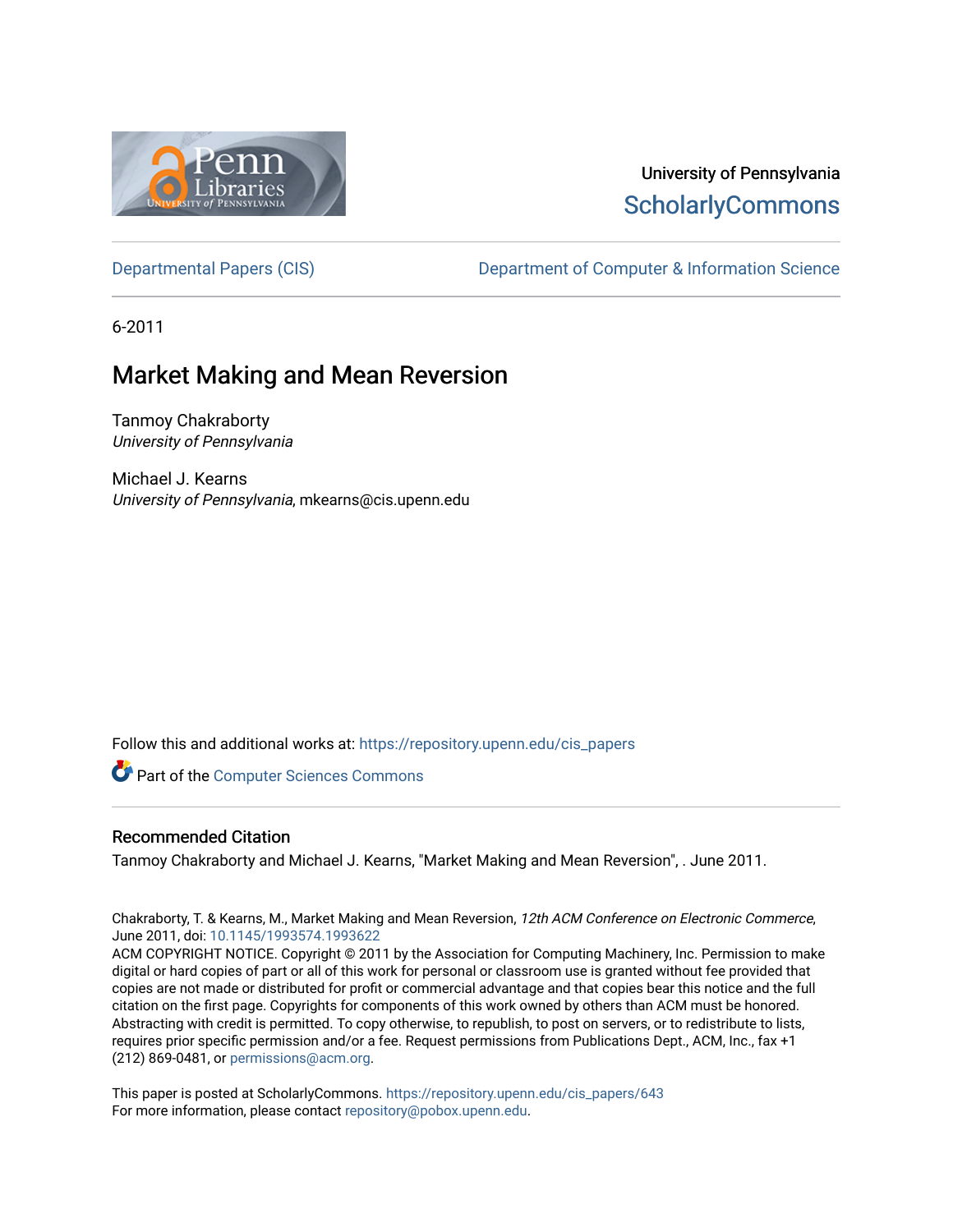# Market Making and Mean Reversion

# Abstract

Market making refers broadly to trading strategies that seek to profit by providing liquidity to other traders, while avoiding accumulating a large net position in a stock. In this paper, we study the profitability of market making strategies in a variety of time series models for the evolution of a stock's price. We first provide a precise theoretical characterization of the profitability of a simple and natural market making algorithm in the absence of any stochastic assumptions on price evolution. This characterization exhibits a trade-off between the positive effect of local price fluctuations and the negative effect of net price change. We then use this general characterization to prove that market making is generally profitable on mean reverting time series — time series with a tendency to revert to a long-term average. Mean reversion has been empirically observed in many markets, especially foreign exchange and commodities. We show that the slightest mean reversion yields positive expected profit, and also obtain stronger profit guarantees for a canonical stochastic mean reverting process, known as the Ornstein-Uhlenbeck (OU) process, as well as other stochastic mean reverting series studied in the finance literature. We also show that market making remains profitable in expectation for the OU process even if some realistic restrictions on trading frequency are placed on the market maker.

# **Disciplines**

Computer Sciences

# **Comments**

Chakraborty, T. & Kearns, M., Market Making and Mean Reversion, 12th ACM Conference on Electronic Commerce, June 2011, doi: [10.1145/1993574.1993622](http://doi.acm.org/10.1145/1993574.1993622) 

ACM COPYRIGHT NOTICE. Copyright © 2011 by the Association for Computing Machinery, Inc. Permission to make digital or hard copies of part or all of this work for personal or classroom use is granted without fee provided that copies are not made or distributed for profit or commercial advantage and that copies bear this notice and the full citation on the first page. Copyrights for components of this work owned by others than ACM must be honored. Abstracting with credit is permitted. To copy otherwise, to republish, to post on servers, or to redistribute to lists, requires prior specific permission and/or a fee. Request permissions from Publications Dept., ACM, Inc., fax +1 (212) 869-0481, or [permissions@acm.org](mailto:permissions@acm.org).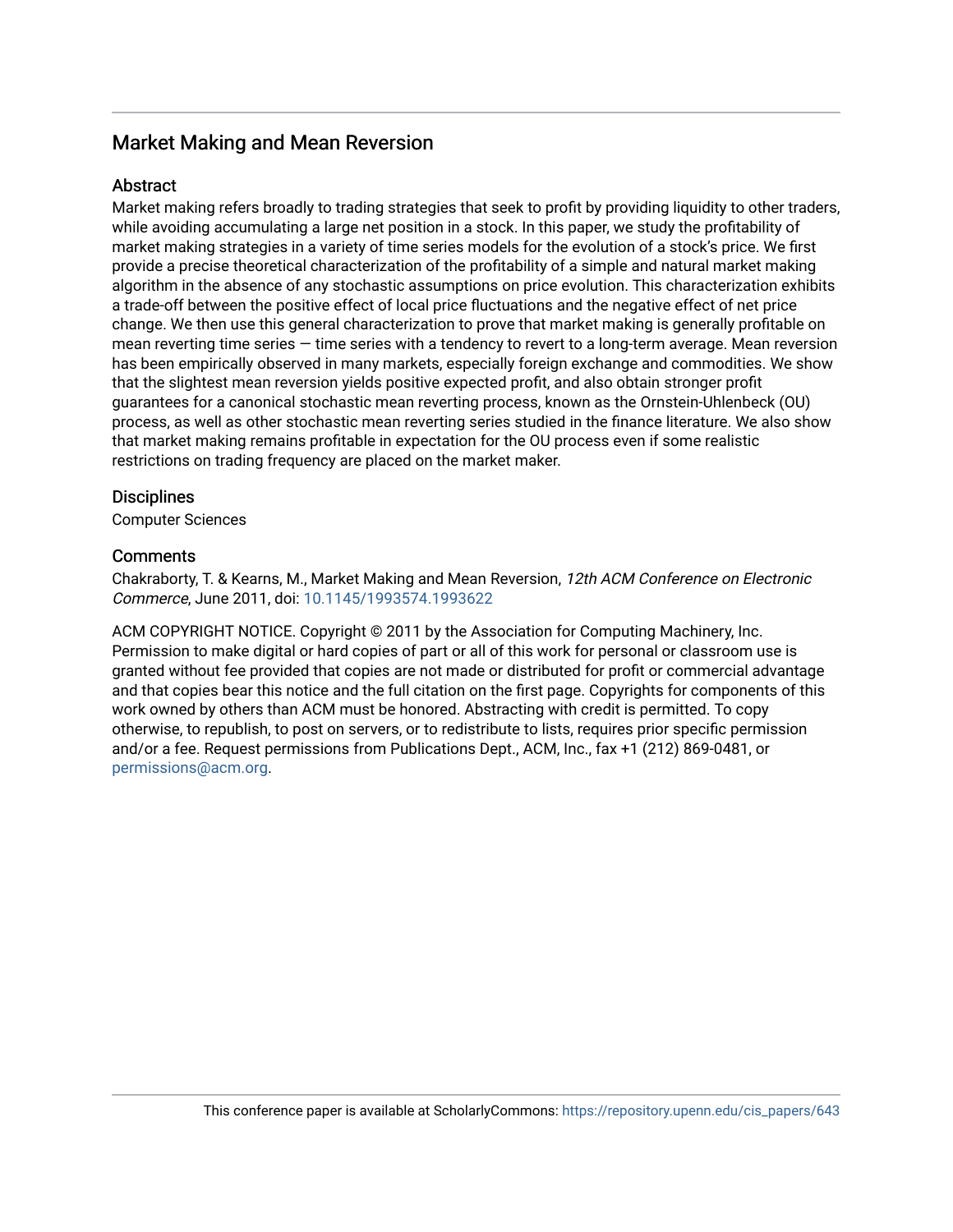# **Market Making and Mean Reversion**

Tanmoy Chakraborty University of Pennsylvania tanmoy@seas.upenn.edu

Michael Kearns University of Pennsylvania mkearns@cis.upenn.edu

# **ABSTRACT**

Market making refers broadly to trading strategies that seek to profit by providing liquidity to other traders, while avoiding accumulating a large net position in a stock. In this paper, we study the profitability of market making strategies in a variety of time series models for the evolution of a stock's price. We first provide a precise theoretical characterization of the profitability of a simple and natural market making algorithm in the absence of any stochastic assumptions on price evolution. This characterization exhibits a trade-off between the positive effect of local price fluctuations and the negative effect of net price change. We then use this general characterization to prove that market making is generally profitable on mean reverting time series time series with a tendency to revert to a long-term average. Mean reversion has been empirically observed in many markets, especially foreign exchange and commodities. We show that the slightest mean reversion yields positive expected profit, and also obtain stronger profit guarantees for a canonical stochastic mean reverting process, known as the Ornstein-Uhlenbeck (OU) process, as well as other stochastic mean reverting series studied in the finance literature. We also show that market making remains profitable in expectation for the OU process even if some realistic restrictions on trading frequency are placed on the market maker.

## **Categories and Subject Descriptors**

F.2.2 [Theory of Computation]: Analysis of Algorithms and Problem Complexity; J.4 [Social and Behavioral Sciences]: Economics

## **General Terms**

Theory, Economics, Algorithms

## **Keywords**

Computational Finance, Algorithmic Trading, Market Making, Mean Reversion

Copyright 2011 ACM 978-1-4503-0261-6/11/06 ...\$10.00.

## **1. INTRODUCTION**

A market maker is a firm, individual or trading strategy that always or often quotes both a buy and a sell price for a financial instrument or commodity, hoping to make a profit by exploiting the difference between the two prices, known as the spread. Intuitively, a market maker wishes to buy and sell equal volumes of the instrument (or commodity), and thus rarely or never accumulate a large net position, and profit from the difference between the selling and buying prices.

Historically, the chief purpose of market makers has been to provide liquidity to the market — the financial instrument can always be bought from, or sold to, the market maker at the quoted prices. Market makers are common in foreign exchange trading, where most trading firms offer both buying and selling rates for a currency. They also play a major role in stock exchanges, and historically exchanges have often appointed trading firms to act as official market makers for specific equities. NYSE designates a single market maker for each stock, known as the specialist for that stock. In contrast, NASDAQ allows several market makers for each stock. More recently, fast electronic trading systems have led trading firms to behave like market makers without formally being designated so. In other words, many trading firms attempt to buy and sell a stock simultaneously, and profit from the difference between buying and selling prices. We shall refer to such trading algorithms generally as *market* making algorithms.

In this paper, we analyze the profitability of market making algorithms. Market making has existed as a trading practice for a long time, and it has also inspired significant amount of empirical as well as theoretical research [9, 5, 10, 1, 2, 3]. Most of the theoretical models [5, 9, 2, 3] view market makers as dealers who single-handedly create the market by offering buying and selling prices, and there is no trading in their absence (that is, all trades must have the market marker as one of the parties). On the other hand, much of the empirical work has focused on analyzing the behavior of specialist market makers in NYSE, using historical trading data from NYSE [10, 1]. In contrast, our theoretical and empirical work studies the behavior of market making algorithms in both very general and certain specific price time series models, where trading occurs at varying prices even in the absence of the market maker. This view seems appropriate in modern electronic markets, where any trading party whatsoever is free to quote on both sides of the market, and officially designated market makers and specialists are of diminishing importance.

Permission to make digital or hard copies of all or part of this work for personal or classroom use is granted without fee provided that copies are not made or distributed for profit or commercial advantage and that copies bear this notice and the full citation on the first page. To copy otherwise, to republish, to post on servers or to redistribute to lists, requires prior specific permission and/or a fee.

*EC'11,* June 5–9, 2011, San Jose, California, USA.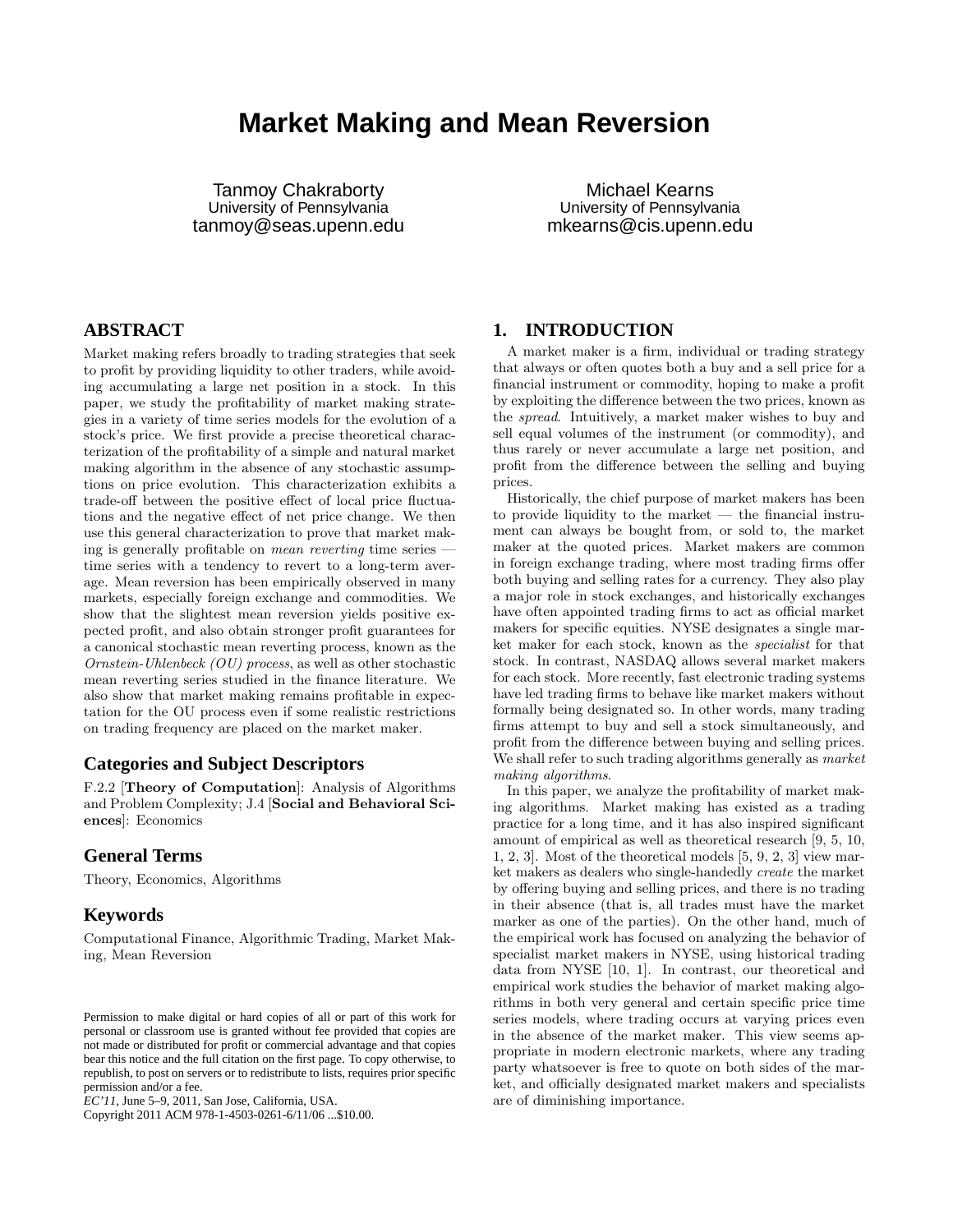### *Market Making vs. Statistical Arbitrage.*

Before describing our models and results, we first offer some clarifying comments on the technical and historical differences between market making and statistical arbitrage, the latter referring to the activity of using computationintensive quantitative modeling to design profitable automated trading strategies. Such clarification is especially called for in light of the blurred distinction between traditional market-makers and other kinds of trading activity that electronic markets have made possible, and the fact that many quantitative hedge funds that engage in statistical arbitrage may indeed have strategies that have market making behaviors.

Perhaps the hallmark of market making is the willingness to always quote competitive buy and sell prices, but with the goal of minimizing directional risk. By this we mean that the market maker is averse to acquiring a large net long or short position in a stock, since in doing so there is the risk of large losses should the price move in the wrong direction. Thus if a market maker begins to acquire a large net long position, it would continue to quote a buy price, but perhaps a somewhat lower one which is less likely to get executed. Alternatively (or in addition), the strategy might choose to lower its sell quote in order to increase the chances of acquiring short trades to offset its net long inventory. In this sense, pure market making strategies have no "view" or "opinion" on which direction the price "should" move indeed, as we shall show, the most profitable scenario for a market maker is one in which there is virtually no overall directional movement of the stock, but rather a large amount of non-directional volatility.

In contrast, many statistical arbitrage strategies are the opposite of market making in that they deliberately want to make directional bets — that is, they want to acquire large net positions because they have a prediction or model of future price movement. To give one classic example, in the simplest form of pairs trading, one follows the prices of two presumably related stocks, such as Microsoft and Apple. After normalizing the prices by their historical means and variances, one waits for there to be a significant gap in their current prices — for instance, Apple shares becoming quite expensive relative to Microsoft shares given the historical normalization. At this point, one takes a large short position in Apple and an offsetting large long position in Microsoft. This amounts to a bet that the prices of the two stocks will eventually return to their historical relationship: if Apple's share price falls and Microsoft's rises, both positions pay off. If the gap continues to grow, the strategy incurs a loss. If both rise or both fall without changing the gap between, there is neither gain nor loss. The important point here is that, in contrast to market making, the source of profitability (or loss) are directional bets rather than price volatility.

#### *Theoretical Model and Results.*

We first summarize our theoretical models and our three main theoretical results. We assume there is an exogenous market where a stock can be bought and sold at prices dictated by a given time series process. At any given point of time, there is a single exogenous asset price at which the stock can both be bought as well as sold. The price evolution in the market is captured by the time series. The market making algorithm is an online decision process that

can place buy and sell limit orders with some quoted limit order prices at any time, and may also cancel these orders at any future time. For simplicity, we assume that each order requests only one share of the stock (a trader may place multiple orders at the same price). If at any time after placing the order and before its cancellation, the asset price of the stock equals or exceeds (respectively, falls below) the quoted price on a sell order (respectively, buy order), then the order gets executed at the quoted price, i.e. the trader pays (respectively, gains) one share and gains (respectively, pays) money equal to the price quoted on the order. We shall refer to the net volume of the stock held by a trader at a given point of time as inventory. Note that inventory may be positive (net long position) or negative (net short position). To evaluate the profit made by a market making algorithm, we shall fix a time horizon when the algorithm must liquidate its inventory at the current asset price.

Our first and most general theoretical result is a succinct and exact characterization of the profit obtained by a simple market-making algorithm, given any asset price time series, in the model above. If the sum of absolute values of all local price movements (defined below) is  $K$ , and the difference between opening and closing prices is z, we show that the profit obtained is exactly  $(K - z^2)/2$ . The positive term  $K$  can be viewed as the product of the average volatility of the price and the duration for which the algorithm is run. The negative term  $z^2$  captures the net change in price during the entire trading period. Thus this characterization indicates that market making is profitable when there is a large amount of local price movement, but only a small net change in the price. This observation matches a common intuition among market makers, and provides a theoretical foundation for such a belief. An unbiased random walk (or Brownian motion) provides a *boundary* of profitability the algorithm makes zero expected profit (as do all trading algorithms), while any stochastic price process whose closing price has comparatively less variance from the opening price makes positive expected profit. The last observation leads to our second result.

#### *Mean Reversion.*

We next exhibit the benefit of obtaining a succinct and exact expression for profit by applying it to some classes of stochastic time series that help in understanding the circumstances under which the algorithm is profitable. We identify a natural class of time series called mean-reverting processes whose properties make our market making algorithm profitable in expectation. A stochastic price series is considered to be reverting towards its long-term mean  $\mu$  if the price shows a downward trend when greater than  $\mu$  and upward trend when less than  $\mu$ . Prices of commodities such as oil [11, 13] and foreign exchange rates [8] have been empirically observed to exhibit mean reversion. Mean-reverting stochastic processes are studied as a major class of price models, as a contrast to stochastic processes with directional drift, or with no drift, such as Brownian motion. One widely studied mean-reverting stochastic process is the Ornstein-Uhlenbeck process [7].

Formally, our second result states that out market making algorithm has expected positive profit on any random walk that reverts towards its opening price. This result is quite revealing  $-$  it holds if the random walk shows even the slightest mean reversion, regardless of how complex the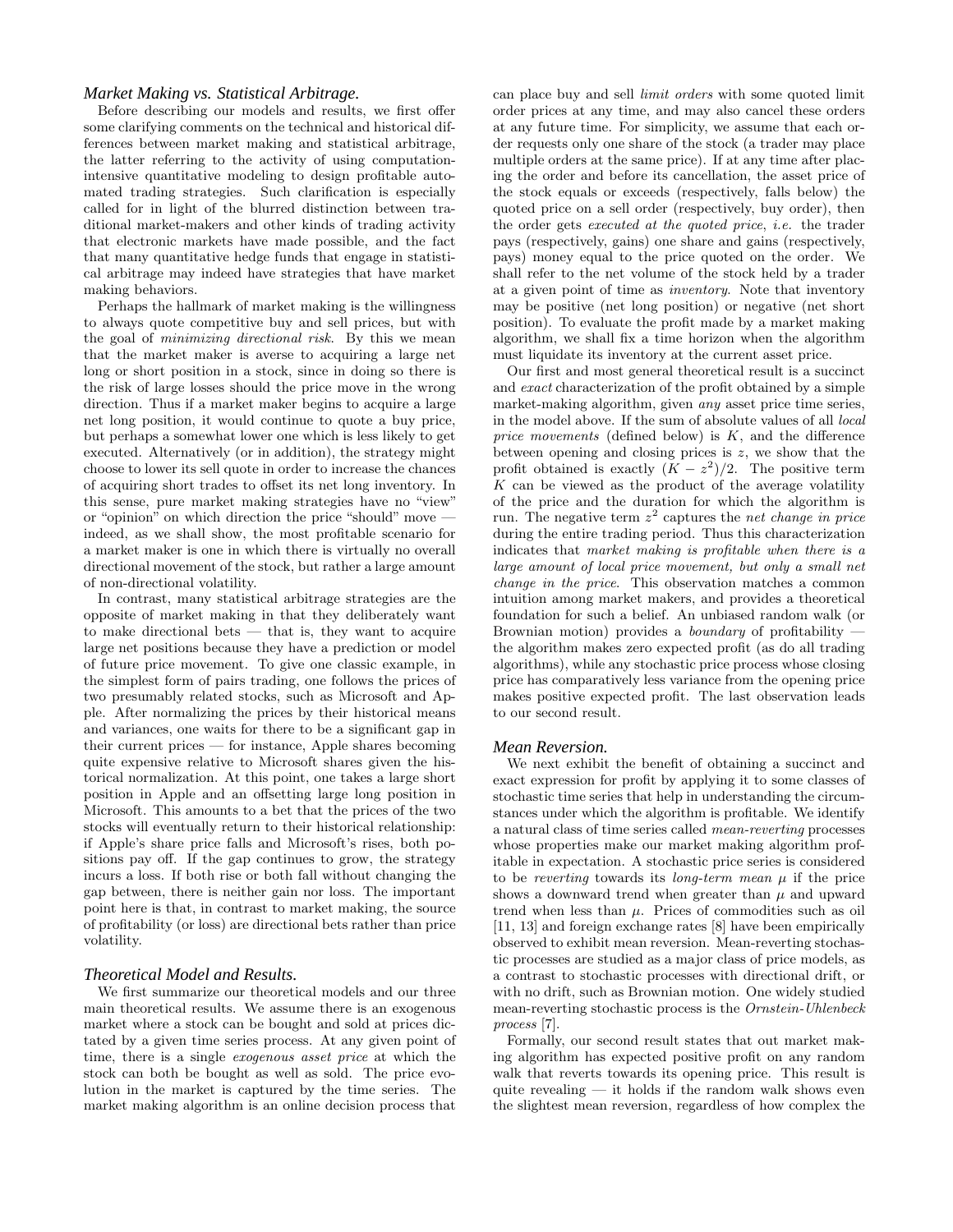process may be (for instance, its evolution may depend not only on the current price, but also on the historical prices in an arbitrary way, as well as the current time). It identifies mean reversion as the natural property which renders market making profitable.

Our third result shows that simple market making algorithms yield stronger profit guarantees for specific meanreverting processes. As an example, we consider the Ornstein-Uhlenbeck (OU) process. If the price series follows this process, we show that a simple market making algorithm is profitable when run for a sufficiently long time. Moreover, the profit grows linearly with the duration for which the algorithm is run, and the profit guarantees hold not only in expectation, but with high probability. We prove this by showing that while  $\mathbf{E}[K]$  grows linearly with time,  $\mathbf{E}[z^2]$  is upper bounded by a constant. Unlike our second result, we do not need the assumption that the price series begins at the long-term mean — the initial price appears in the upper bound on  $\mathbf{E}[z^2]$ .

We also show an analogous result for another mean reverting process that has been studied in the finance literature, a model studied by Schwartz [14]. In this model, the local volatility is a linear function of price, while the OU process models volatility as a constant.

We remark that the results outlined above assume a model where the market maker can place and cancel orders as frequently as it likes, and in fact our algorithm does so after every change in the exogenous asset price. In practice, however, a market maker cannot react to every change, since the asset price may change with every trade in the market (which may or may not involve this particular market maker), and the market maker may not be able to place new limit orders after every trade of a rapidly traded stock. So we also analyze the profitability of our market making algorithm when it is allowed to change its orders only after every L steps, by simulating our algorithm on random samples from the OU process. If the price series is the OU process, we show that the expected profit continues to grow linearly with time.

#### *Other Related Work.*

To our knowledge, no previous work has studied market making in an exogenously specified price time series model. Most of the theoretical work, as mentioned before, considers a single dealer model where all trades occurred through the market maker at its quoted prices [5, 9, 2, 3]. This includes the well-known Glosten-Milgrom model for market making [9]. On the other hand, there has been a fair amount of work in algorithmic trading, especially statistical arbitrage, that assumes an exogenous price time series. The closest line of research to our work in this literature is the analysis of pair trading strategies under the assumption that the price difference between the two equities show mean reversion (e.g. [4, 12]). As discussed before, such strategies are qualitatively very different from market making strategies. Moreover, most algorithmic trading work, to our knowledge, either analyze price series given by very specific stochastic differential equations (similar to Sections 3.1 and 3.2 of our paper), or empirically analyze these algorithms against historical trading data (e.g. [6]). In contrast, we also give profit guarantees for the weakest of mean reversion processes without assuming a specific form (Theorem 3.1), and in fact derive an exact expression for arbitrary price series (Theorem

2.1), inspired from the notion of worst-case analysis in theoretical computer science.

# **2. A GENERAL CHARACTERIZATION**

We first describe our theoretical model formally. We assume that all events occur at discrete time steps  $0, 1, 2...T$ , where  $T$  is the time horizon when the market making algorithm must terminate. There is an asset price  $P_t$  of the stock at every time step  $0 \leq t \leq T$ . Thus  $P_0, P_1 \dots P_T$ is the asset price time series. We assume that all prices are integral multiples of a basic unit of money (regulations in NYSE/NASDAQ currently require prices to be integral multiples of a penny).

A trading algorithm may place and cancel (possibly both) buy and sell orders at any of these time steps, and each order requests a single share at a quoted limit order price  $Y$ . A buy (respectively, sell) order at price  $Y$  placed at time  $t$ gets executed at the earliest time  $t' > t$  such that  $P_{t'} \leq$ Y (respectively,  $P_{t'} \geq Y$ ), provided that the order is not canceled before t ′ . Any buy order placed by our algorithms will quote a price  $Y < P_t$ , and so cannot get executed at time  $t$  itself; the same applies to sell orders as well. If the buy (respectively, sell) order gets executed (at some time in the future), then the algorithm pays (respectively, earns) Y units of money due to the execution. We assume no market  $impact$ — the orders placed by the algorithm (which may get executed) do not affect the prices in the future. We leave to future work the important topic of incorporation of market impact into our results.

The *inventory* held by the algorithm at time  $t$  is the number of shares held by it at that time. The inventory is incremented upon every executed buy order, and decremented upon every executed sell order. The initial inventory is, naturally, assumed to be zero. At time  $T$ , the algorithm must liquidate its accumulated inventory at the current asset price (alternatively, one may view it as the evaluation of the portfolio at time  $T$ ). If the algorithm has inventory  $x(x)$  may be negative) at time T, then it earns or pays  $xP_T$  from the liquidation. The profit obtained by the algorithm is then its net cash position (positive or negative) after liquidation.

A trading algorithm is considered to be an online process — it makes its decisions (about placing and canceling orders) at time t after observing the price series up to (and including) time  $t$ . The algorithm may or may not have additional information about the price series. Note that we assume no latency and arbitrary frequency (we relax the frequency assumption in our simulations) — the algorithm can look at current prices and place buy and sell orders instantaneously, and it can do so as frequently as it wishes. Again, we leave the relaxation of these unrealistic assumptions for future work.

#### *Market Making Algorithms.*

The basic class of market making algorithms that we consider is the following: At time  $t$ , the algorithm cancels all unexecuted orders, and places new buy orders at prices  $Y_t, Y_t$ −  $1, Y_t - 2 \ldots Y_t - C_t$  and new sell orders at prices  $X_t, X_t +$  $1, X_t+2 \ldots X_t+C_t$ , where  $Y_t < X_t$  and  $C_t$  is a non-negative integer. Such ladders of prices are set up to ensure that large sudden fluctuations in price causes a proportionally large volume of executions.  $C_t$  is called the *depth* of the price ladder at time  $t$ , and intuitively, the algorithm believes that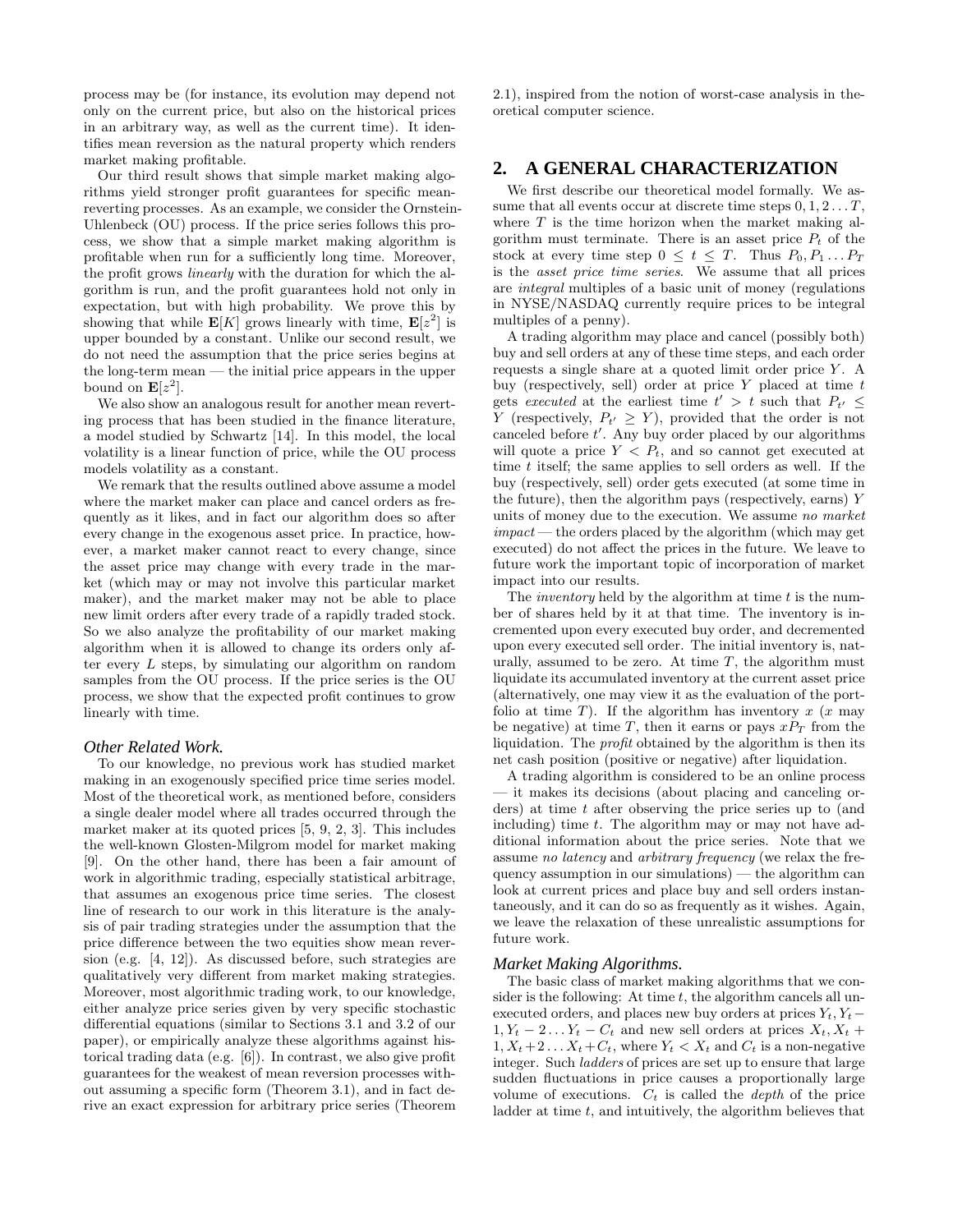

Figure 1: Matched and unmatched trades

the price fluctuation  $|P_{t+1} - P_t|$  shall not exceed  $C_t$ . Unexecuted orders are canceled and fresh orders are placed at every time step (changes are necessary only if  $X_{t+1} \neq X_t$  or  $Y_{t+1} \neq Y_t$ . Thus the algorithm is determined by the choices of  $X_t$ ,  $Y_t$  and  $C_t$  for all t, and these choices may be made after observing the price movements up to time t.

We begin by presenting our basic result for a simple market making algorithm, that sets  $X_t = P_t + 1$  and  $Y_t = P_t - 1$ .

THEOREM 2.1. Let  $P_0, P_1 \ldots P_T$  be an asset price time series. Let  $K = \sum_{t=1}^{T} |P_t - P_{t-1}|$ , and let  $z = P_T - P_0$ . Suppose that  $|P_{t+1} - P_t| \leq D_t \ \forall t$ , where  $D_t$  is known to the algorithm at time t. If the market making algorithm, that sets  $X_t = P_t + 1$ ,  $Y_t = P_t - 1$  and ladder depth  $C_t = D_t$ , is run on this price series, then the inventory liquidated at time T is  $-z$ , and the profit is  $(K - z<sup>2</sup>)/2$ .

PROOF. Note that at any time step  $t > 0$ , at least one order gets executed if the price changes. Moreover, the number of orders executed at time  $t \geq 1$  is  $P_{t-1} - P_t$  (a negative value indicates that shares were sold). The statement holds as long as  $|P_{t-1} - P_t| \leq C_{t-1}$ , which is true by assumption. Thus  $K$  is equal to the total number of orders that gets executed. Moreover, the size of inventory held by the algorithm at time t is  $P_0 - P_t$ . We shall construct disjoint pairs of all but  $|z|$  of the executed orders, such that each pair of executions comprises an executed buy and a sell execution, and the price of the buy order is 1 less than the price of the sell order, so that each such pair can be viewed as giving a profit of 1.

For  $p > P_0$ , we pair each sell order, priced at p, that gets executed when price increases to  $p$  or more, with the executed buy order, priced at  $p-1$ , that gets executed at the earliest time in the future when the price falls back to  $p-1$  or less (if the price ever falls to  $p-1$  again). Note that these pairs are disjoint, since between every rise of the price from  $p-1$  to p, the price must obviously fall to  $p-1$ . Similarly, for  $p < P_0$ , we pair each executed buy order when the price decreases to p or less, with the executed sell order at the earliest time in the future when the price increases to  $p+1$  or more (if it exists).

We claim that only  $|z|$  executions remain unmatched (see Figure 2). If  $z > 0$ , then the only executions that remain unmatched are the sell orders executed when the price increases to p and never again falls below p: for each  $P_0 + z \ge p > P_0$ , there is one such executed order. During liquidation at time

T, these unmatched sell orders are matched by buying z shares at price  $P_T = P_0 + z$ . The total loss during liquidation is  $\sum_{p=P_0+1}^{P_0+z} ((P_0 + z) - p) = z(z-1)/2$ . Since there are  $K - z$  paired executions, the profit obtained from them is  $(K-z)/2$ . Hence the net profit is  $(K-z-z(z-1))/2 =$  $(K - z<sup>2</sup>)/2$ . A symmetric argument holds for  $z < 0$ .

Note that it is typically reasonable to assume that  $|P_{t+1}$  –  $P_t| < C$  for some large enough C, since it is unlikely that the price of a stock would change by more than a few dollars within a few seconds. In that case, one may set  $C_t = C \ \forall t$ .

### **3. MEAN REVERSION MODELS**

In this section, we use Theorem 2.1 to relate profitability to mean reversion.

DEFINITION 3.1. A unit-step walk is a series  $P_0, P_1 \ldots P_T$ such that  $|P_{t+1} - P_t| \leq 1 \,\forall T > t \geq 0$ . A stochastic price series  $P_0, P_1 \ldots P_T$  is called a random walk if it is a unit-step walk almost surely. We say that a random walk is unbiased if  $Pr[P_{t+1} - P_t = 1 | P_t, P_{t-1} ... P_0] = 1/2$ , for all unit-step walks  $P_t \dots P_0$ , for all  $T > t \geq 0$ .

We say a random walk is mean-reverting towards  $\mu$  if

$$
\mathbf{Pr}\left[P_{t+1} - P_t = 1 | P_t = x, P_{t-1} \dots P_0\right] \ge
$$
\n
$$
\mathbf{Pr}\left[P_{t+1} - P_t = -1 | P_t = x, P_{t-1} \dots P_0\right]
$$

for all  $x \leq \mu$ , and

$$
\mathbf{Pr}\left[P_{t+1} - P_t = 1 | P_t = y, P_{t-1} \dots P_0\right] \le \mathbf{Pr}\left[P_{t+1} - P_t = -1 | P_t = x, P_{t-1} \dots P_0\right]
$$

for all  $y \geq \mu$ , for all  $t, P_{t-1}, P_{t-2} \ldots P_0$  such that  $P_0, \ldots P_t$ is a unit-step walk, and at least one of these inequalities for  $t < T$  is strict (i.e., it is not an unbiased random walk).

Note that all trading algorithms yield zero expected profit on an unbiased random walk. This is because the profit  $F_t$ of the algorithm, if its inventory were liquidated at time  $t$ , is a martingale, irrespective of the number of shares bought or sold at each time step, and so the expected profit is  $\mathbf{E}[F_T] =$  $\mathbf{E}[F_0] = 0.$ 

THEOREM 3.1. For any random walk  $P_0, P_1 \ldots P_T$  that is mean-reverting towards  $\mu = P_0$ , the expected profit of the market making algorithm that sets  $X_t = P_t + 1$  and  $Y_t =$  $P_t - 1$  (any  $C_t \geq 0$  suffices) is positive.

PROOF. Since the price does not change by more than 1 in a time step, the market making algorithm need not set a ladder of prices. By Theorem 2.1, the expected profit is  $\mathbf{E}[(K-z^2)/2]$ . Let  $K_t = \sum_{i=1}^t |P_i - P_{i-1}|$ , and let  $z_t =$  $P_t - P_0$ . We show by induction on t that  $\mathbf{E}[K_t] \geq \mathbf{E}[z_t^2]$  for all t. For  $t = T$ , this would imply positive expected profit for our algorithm. Without loss of generality, we assume that  $P_0 = \mu = 0$ .

For  $t = 0$ , the statement is trivially true, since  $K_t =$  $z_t = 0$ . Suppose it is true for some  $t \geq 0$ , then we can show that it is true for  $t + 1$ . Let  $\mathcal{F}_t$  denote the set of all unit-step walks such that  $P_0 = \mu = 0$ . For  $s \in \mathcal{F}_t$ , let  $\alpha(s) = \Pr [P_{t+1} - P_t = 1 | P_t, P_{t-1} \dots P_0]$ , and let  $\beta(s) =$  $\Pr[P_{t+1} - P_t = -1 | P_t, P_{t-1} \dots P_0].$  Also, let  $\Pr[s]$  denote the probability that the first  $t$  steps of this random walk is s. Then we have

$$
\mathbf{E}[K_{t+1}] = \mathbf{E}[K_t + |P_{t+1} - P_t|]
$$
  
= 
$$
\mathbf{E}[K_t] + \sum_{s \in \mathcal{F}_t} \mathbf{Pr}\left[s\right] (\alpha(s) + \beta(s))
$$
 (1)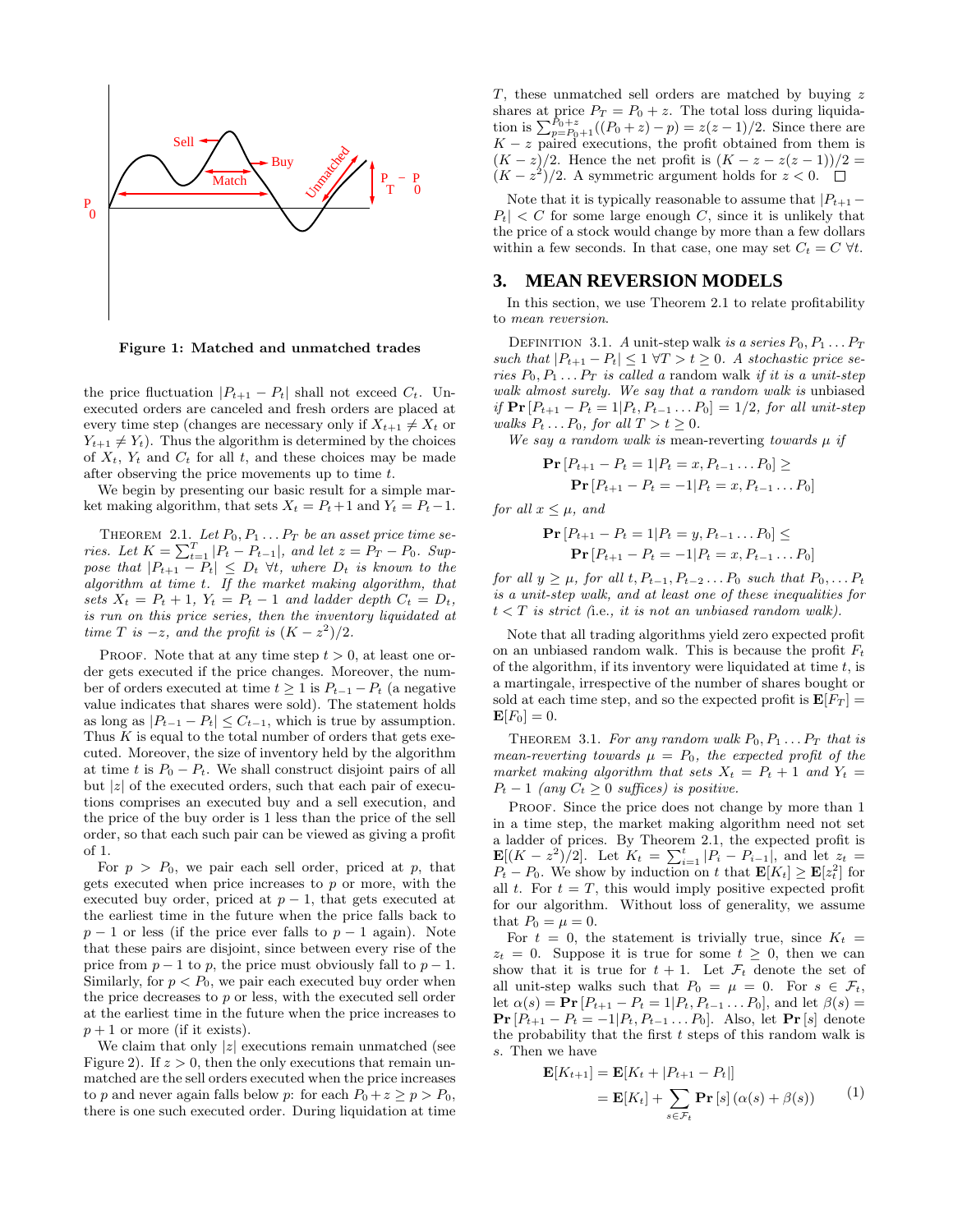$$
\mathbf{E}[z_{t+1}^2] = \mathbf{E}[P_{t+1}^2]
$$
  
\n
$$
= \sum_{s \in \mathcal{F}_t} \mathbf{Pr}[s] (\alpha(s)(P_t + 1)^2 + \beta(s)(P_t - 1)^2
$$
  
\n
$$
+ (1 - \alpha(s) - \beta(s))P_t^2)
$$
  
\n
$$
= \sum_{s \in \mathcal{F}_t} \mathbf{Pr}[s] (P_t^2 + \alpha(s) + \beta(s) + 2P_t(\alpha(s) - \beta(s)))
$$
  
\n
$$
= \mathbf{E}[P_t^2] + \sum_{s \in \mathcal{F}_t} \mathbf{Pr}[s] (\alpha(s) + \beta(s))
$$
  
\n
$$
+ 2 \sum_{s \in \mathcal{F}_t} \mathbf{Pr}[s] P_t(\alpha(s) - \beta(s))
$$
  
\n
$$
\leq \mathbf{E}[K_t] + \sum_{s \in \mathcal{F}_t} \mathbf{Pr}[s] (\alpha(s) + \beta(s))
$$
  
\n
$$
+ 2 \sum_{s \in \mathcal{F}_t} \mathbf{Pr}[s] P_t(\alpha(s) - \beta(s))
$$
  
\n(by induction hypothesis)  
\n
$$
= \mathbf{E}[K_{t+1}] + 2 \sum_{s \in \mathcal{F}_t} \mathbf{Pr}[s] P_t(\alpha(s) - \beta(s))
$$

It suffices to show that that  $P_t(\alpha(s) - \beta(s)) \leq 0$  for all  $s \in$  $\mathcal{F}_t$ . This follows immediately from the definition of a meanreverting random walk: if  $P_t > P_0 = 0$ , then  $\alpha(s) < \beta(s)$ , and if  $P_t < P_0 = 0$ , then  $\alpha(s) > \beta(s)$ . Thus we have proved the induction hypothesis for  $t + 1$ .

(by Equation 1)

Finally, for the smallest t such that for some  $s \in \mathcal{F}_t$  we have  $\alpha(s) \neq \beta(s)$ , the inequality in the induction hypothesis becomes strict at  $t + 1$ , *i.e.*  $\mathbf{E}[K_{t+1}] > \mathbf{E}[z_{t+1}^2]$ , and so the expected profit for  $T > t$  is strictly positive.  $\Box$ 

#### **3.1 Ornstein-Uhlenbeck Processes**

One well-studied mean-reverting process is a continuous time, real-valued stochastic process known as the Ornstein-Uhlenbeck (OU) process [7]. We denote this process by  $Q_t$ . It is usually expressed by the following stochastic differential equation:

$$
dQ_t = -\gamma (Q_t - \mu) dt + \sigma dW_t ,
$$

where  $W_t$  is a standard Brownian motion, and  $\gamma$ ,  $\sigma$  are positive constants, and  $\gamma < 1$ . The value  $\mu$  is a constant around which the price fluctuates  $-$  it is called the *long term mean* of the process. The coefficient of  $dt$  is called  $drift$ , while that of  $dW_t$  is called *volatility*. Observe that the drift is negative for  $P_t > \mu$  and positive for  $P_t < \mu$  — this is why the process tends to revert towards  $\mu$  whenever it is far from it.  $\gamma$  is the rate of mean reversion. The OU process is memoryless (distribution of  $Q_t$  given  $Q_0$  is the same as distribution of  $Q_{t+x}$  given  $Q_x$ , and given an opening value  $Q_0$ , the variable  $Q_t$  is known to be normally distributed, such that

$$
\mathbf{E}[Q_t] = \mu + (Q_0 - \mu)e^{-\gamma t},
$$
  
\n
$$
\mathbf{Var}[Q_t] = \frac{\sigma^2}{2\gamma}(1 - e^{-2\gamma t})
$$
\n(2)

Now we consider the OU process  $Q_t$  as a price series in the unique model, and analyze profitability of our algorithm. However, since the OU process is a continuous time realvalued process, we need to define a natural restriction to a discrete integral time series that conforms to our theoretical model. We achieve this by letting  $P_t$  to be the nearest

integer to  $Q_t$ , for all non-negative integers t. The rounding is practical since in reality prices are not allowed to be realvalued, and further, our algorithm reacts to only integral changes in price. We shall analyze our algorithm on  $P_t$ .

A significant hindrance in applying Theorem 2.1 to the OU process is that the jumps  $|P_{t+1} - P_t|$  are not necessarily bounded by some constant  $C$ , so we have to put some effort into determining  $C_t$ . Since the OU process is memoryless, Equation 2 implies that given  $Q_t$ ,  $Q_{t+1}$  is normally distributed with expectation  $\mu + (Q_t - \mu)e^{-\gamma}$  and variance less than  $\sigma^2/2\gamma$ , so if we set  $C >> \frac{\sigma^2}{2\gamma}$  $\frac{\sigma^2}{2\gamma}\sqrt{\ln T}$  and then set  $C_t = \mathbf{E}[|Q_{t+1} - Q_t| |Q_t] + C$ , then the probability that the price jump at any time exceeds the depth of the ladder is vanishing, and such events do not contribute significantly to the expected profit if we simply stop the algorithm when such an event occurs.

THEOREM 3.2. Let  $P_0, P_1 \ldots P_T$  be a price series obtained from an OU process  ${Q_t}$  with long-term mean  $\mu$ . Then the market making algorithm that sets  $X_t = P_t + 1$ ,  $Y_t = P_t - 1$ and  $C_t = \mathbf{E}[|Q_{t+1} - Q_t| |Q_t] + 10 \frac{\sigma^2}{2\gamma}$  $\frac{\sigma^2}{2\gamma}\sqrt{\ln T}$  yields long term expected profit  $\Omega(\sigma T - \sigma^2/2\gamma - (\mu - Q_0)^2)$ .

PROOF. It is easy to show, as outlined above, that the contribution of events where a price jump larger than  $C_t$ occurs to the expected profit is negligible. We restrict our attention to the event when no such large jump occurs. By Theorem 2.1, the profit on a sample series is  $(K - z^2)/2$ , where  $K = \sum_{t=1}^{T} |P_t - P_{t-1}|$ , and  $z = P_T - P_0$ . The result follows by giving a lower bound on  $\mathbf{E}[K]$  and an upper bound on  $\mathbf{E}[z^2]$ .

Let us derive a lower bound on  $\mathbf{E}[|Q_{t+1} - Q_t|]$ . Note that this quantity is equal to  $\mathbf{E}[|Q'_1 - Q'_0||Q'_0 = Q_t]$ , where  $Q'_t$  is an identical but independent OU process. This is because the OU process is Markov, and future prices depend only on the current price. Since  $\gamma$  < 1, so Equation 2 implies that given  $Q_t$ ,  $Q_{t+1}$  is normally distributed with variance greater than  $\sigma^2/4$ , since  $\frac{1-e^{-2\gamma}}{2\gamma} > 1/4$  when  $\gamma < 1$ . Hence  $\mathbf{E}[|Q_{t+1} - Q_t|]$  is at least  $\sigma/4$  (using properties of a folded normal distribution). Since  $P_t$  is obtained by rounding  $Q_t$ , we have  $|P_{t+1} - P_t| > |Q_{t+1} - Q_t| - 2$ . Thus for large enough  $\sigma$  (see comments at the end of the theorem), we get that  $\mathbf{E}[K] = \Omega(\sigma T)$ .

 $\mathbf{E}[z^2]$  is approximated well enough by  $\mathbf{E}[(Q_T-Q_0)^2]$ , since  $|z - (Q_T - Q_0)| < 2$  for all possible realizations. Again, Equation 2 implies that  $Q_T - Q_0$  has mean  $\mu + (Q_0 - \mu)e^{-\gamma T}$  $Q_0 = (\mu - Q_0)(1 - e^{-\gamma T})$  and variance  $\sigma^2 (1 - e^{-2\gamma T})/2\gamma$ . Thus, we have

$$
\mathbf{E}[(Q_T - Q_0)^2] = \mathbf{Var}[Q_T - Q_0] + \mathbf{E}[Q_T - Q_0]^2
$$
  
= 
$$
\frac{\sigma^2 (1 - e^{-2\gamma T})}{2\gamma}
$$
  
+ 
$$
(\mu - Q_0)^2 (1 - e^{-\gamma T})^2
$$
  

$$
< \frac{\sigma^2}{2\gamma} + (\mu - Q_0)^2
$$

Thus,  $\mathbf{E}[K]$  grows linearly with T, while  $\mathbf{E}[z^2]$  is bounded by a constant. This completes the proof.  $\square$ 

A few points worth noting about Theorem 3.2: our lower bound on  $\mathbf{E}[K]$  is actually  $(\frac{\sigma}{4}-2)T$  and  $\sigma$  must exceed 8 for this term to be positive and grow linearly with  $T$ . This is just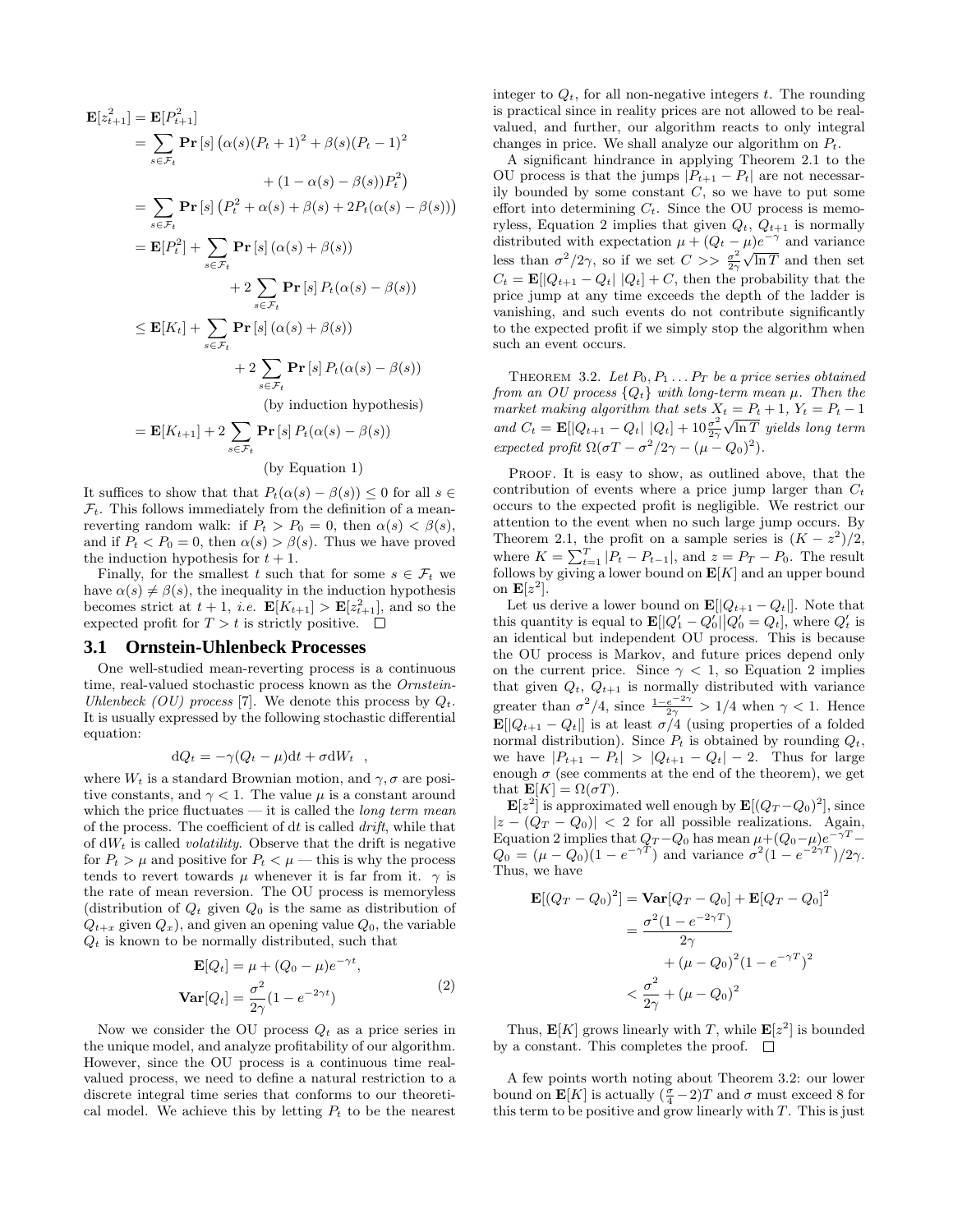an easy way to handle the arbitrary integral rounding of  $Q_t$ . Intuitively, the algorithm typically cannot place orders with prices separated by less than a penny. Thus the volatility needs to be sufficient for integral changes to occur in the price series. If the unit of money could be made smaller, the loss due to rounding should diminish. Then  $\sigma$  in terms of the new unit increases linearly, while  $\gamma$  remains constant  $(Q_t$  becomes  $cQ_t$  for some scaling factor c). Thus for any constant  $\sigma$ , a sufficiently small granularity of prices allows us to apply Theorem 3.2. In fact, it is not difficult to see from the above analysis that the profit will grow linearly with time as long as the limiting variance of the process  $\sigma^2/2\gamma$ is larger than (or comparable to) the granularity of bidding (normalized to 1). If this does not hold, then the algorithm will rarely get its orders executed, and will neither profit nor lose any significant amount.

Moreover, in the proof of Theorem 3.2, one may note that z is a normal variable with variance bounded by a constant, while the lower bound on  $K$  grows linearly with  $T$ , and occurs with high probability. Thus the profit expression in Theorem 3.2 not only holds in expectation (as is the case in Theorem 3.1 for general mean-reverting walks), but with high probability. Furthermore, for even the smallest of  $\gamma$ , Theorem 3.2 says that the profit is positive if  $T$  is large enough. Thus, even when mean reversion is weak, a sufficiently long time horizon can make market making profitable.

Finally, the profit expression of the OU process has a term  $(\mu - Q_0)^2$ . While we can treat it as a constant independent of the time horizon, we can also apply another trick to reduce this constant loss if  $Q_0$  is far from  $\mu$ . This is because Equation 2 tells us that the process converges exponentially fast towards  $\mu$  — in time  $t = \gamma^{-1} \log |Q_0 - \mu|$ ,  $|\mathbf{E}[Q_t - \mu]|$  is down to 1, and  $\text{Var}[Q_0 - \mu]$  is less than  $\sigma^2/\gamma$ . Thus if the horizon  $T$  is large enough, then the market maker would like to simply sit out until time  $t$  (if allowed by market regulations), and then start applying our market making strategy.

#### **3.2 The Schwartz Model**

We now analyze another stochastic mean reversion model that has been studied in the finance literature and was studied by Schwartz [14]. The OU process assumes that the volatility of the price curve is a constant. Schwartz proposed a model where the volatility is a linear function of the price:

$$
dQ_t = -\gamma Q_t (\ln Q_t - \ln \mu) dt + \sigma Q_t dW_t,
$$

where  $\mu$  is the long term mean price of the process,  $\gamma < 1$ , and  $\sigma < 1$ . Also assume that  $Q_0 > 0$ .

We shall show that the profitability of our market making algorithm for the Schwartz model is analogous to Theorem 3.2:  $\mathbf{E}[K]$  grows linearly in T, while the expected loss due to liquidation  $\mathbf{E}[z^2]$  is bounded by a constant, and hence the expected profit grows linearly in  $T$ . Applying Ito's lemma, Schwartz showed that  $\log Q_t$  is an OU process, and so  $Q_t$ has a lognormal distribution, such that

$$
\alpha_t = \mathbf{E}[\log Q_t] = (\ln \mu - \frac{\sigma^2}{2\gamma})(1 - e^{-\gamma t}) + Q_0 e^{-\gamma t}
$$

$$
\beta_t^2 = \mathbf{Var}[\log Q_t] = \frac{\sigma^2}{2\gamma}(1 - e^{-2\gamma t})
$$

,

Then, by properties of lognormal distributions, we have

$$
\mathbf{E}[Q_t] = e^{\alpha_t + \beta_t^2/2}, \quad \mathbf{Var}[Q_t] = (e^{\beta_t^2} - 1)e^{2\alpha_t + \beta_t^2}
$$

Suppose the unit of price is small enough so that  $\ln \mu$  $\sigma^2$  $\frac{\sigma^2}{2\gamma}$  (again, this is essentially equivalent to choosing a finer granularity of placing orders). Note that shrinking the size of a unit step by a factor c leaves both  $\sigma$  and  $\gamma$  unchanged, but inflates  $\mu$  by c. Since  $\alpha_t$  and  $\beta_t$  are upper bounded by constants, so are  $\mathbf{E}[Q_t]$  and  $\mathbf{Var}[Q_t]$ , and hence  $\mathbf{E}[z^2]$  is bounded by a constant.

It remains to show that  $\mathbf{E}[K] = \Omega(T)$ . It suffices to show that  $\mathbf{E}[|Q_{t+1} - Q_t|]$  is at least some constant. Note that  $Q_t$ is always positive, since it has a lognormal distribution. We shall show that  $\mathbf{E}[|Q_{t+1} - Q_t||Q_t]$  is at least some constant, for any positive  $Q_t$ . Since  $Q_t$  is a Markov process, this is equal to  $\mathbf{E}[|Q'_1 - Q'_0||Q'_0 = Q_t]$  for an identical but independent process  $Q'_t$ . Observe that  $\alpha_1 \geq (\ln \mu - \frac{\sigma^2}{2\gamma})$  $\frac{\sigma^2}{2\gamma}$ )(1- $e^{-\gamma}$ ) > 0, if  $Q_0 > 0$ . Also, we have  $\beta_1^2 > \sigma^2/4$ . Thus

$$
\mathbf{Var}[Q'_1] > e^{\sigma^2/4} (e^{\sigma^2/4} - 1) > \sigma^2 e^{\sigma^2/4}/4.
$$

This shows that  $\text{Var}[Q_1']$ , given  $Q_0$ , is lower bounded by a constant (that depends on  $\sigma$ ). Since  $Q'_1$  has a lognormal distribution, it follows that  $\mathbf{E}[|Q'_1 - Q'_0|]$  is also lower bounded by a constant. This completes the proof for  $\mathbf{E}[K] = \Omega(T)$ .

## **4. TRADING FREQUENCY**

Our price series model makes the assumption that the market maker can place fresh orders after every change in price. In practice, however, there are many traders, and each trade causes some change in price, and an individual trader cannot react immediately to every change. We thus consider a more general model where the market maker places fresh orders after every  $L$  steps. Let us consider the same market making algorithm as before, in this infrequent order model. Thus, for every i, at time  $iL$  the algorithm places orders around  $P_{iL}$  in a ladder fashion as before. These orders remain unchanged (or get executed if the requisite price is reached) until time  $(i+1)L$ , and then the algorithm cancels the unexecuted orders and places fresh orders. We say that L is the *trading frequency* of the algorithm.

The profit of the algorithm can no longer be captured succinctly as before. In particular, the profit is not exclusively determined by (nor can it be lower bounded by a function of) the prices  $P_0, P_L, P_{2L} \ldots P_{iL} \ldots$  at which the algorithm refreshes its orders — it depends on the path taken within every interval of L steps and not just the net change within this interval. Still, some of our profit guarantees continue to hold qualitatively in this model. In particular, we simulate the OU process and run our algorithm on this process, to analyze how trading frequency affects the profit of the algorithm. We simulate an OU process with  $\gamma = 0.1$ ,  $\sigma = 1$  and the initial price equal to the long term mean.

First, we find that the profit still shows a trend of growing linearly with time, for different trading frequencies  $L$  that are still significantly smaller than the time horizon T. We simulate the algorithm with different time horizons T and different trading frequencies, and all of them show a strong linear growth (see Figure 2).

Also, the profit is expected to fall as the trading frequency increases (keeping time horizon fixed), since the number of trades executed will clearly decrease. We find that for a